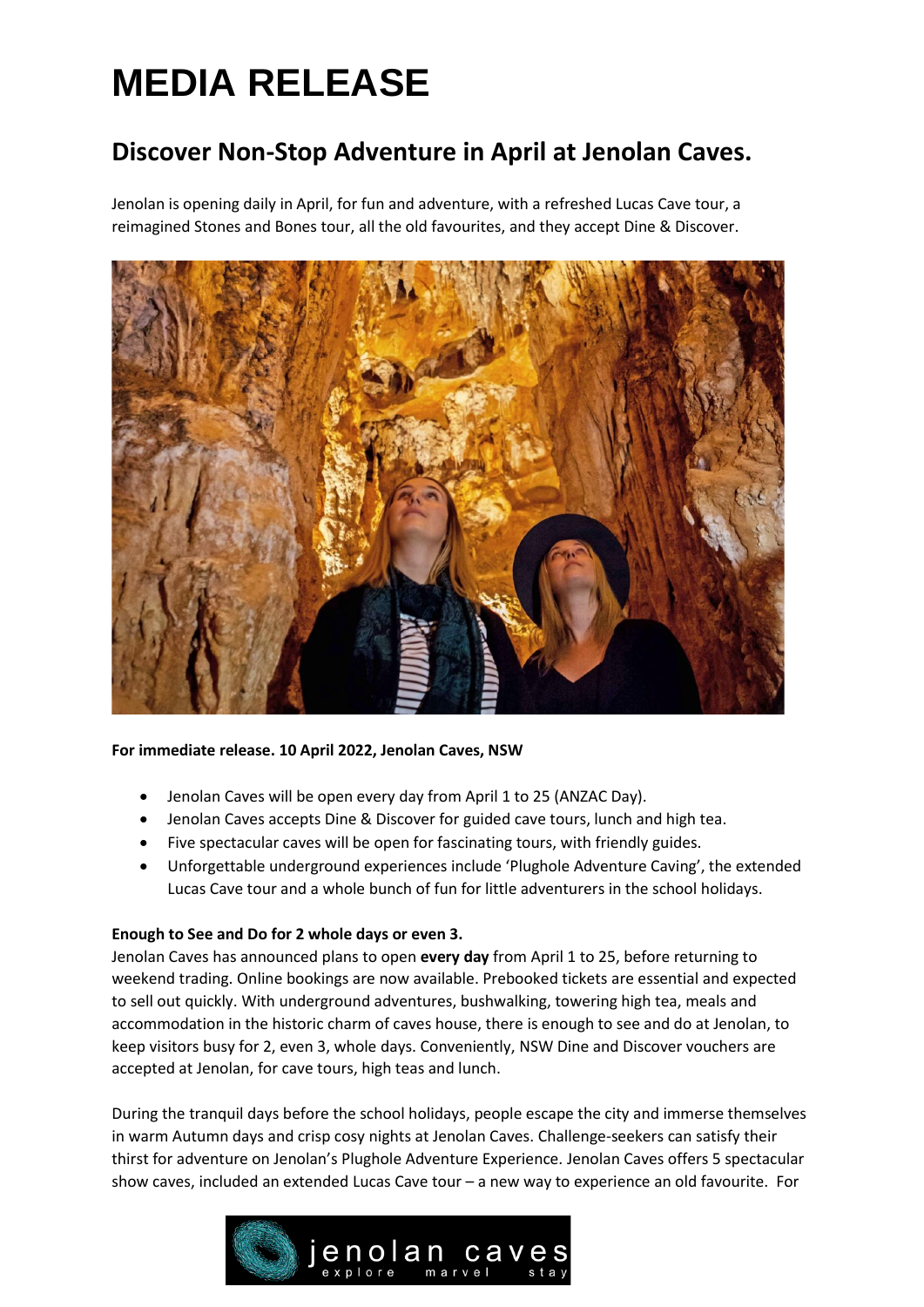# **MEDIA RELEASE**

those making family plans for the school holidays, Jenolan Caves is jam-packed with activities for little adventurers. And with great value family tickets, visitors can give their whole gang a great opportunity to reconnect.

#### **Visitors can Spend Longer in a Cave they Love, This April**

The old favourite Lucas Cave tour has branched out - literally. It now runs for 2 fascinating hours, and includes the colourful Mafeking Branch, which is festooned with crystal stalactites and shawls. Starting with a 300-stair step ascent underground, the Lucas journey takes guests into Jenolan's highest and widest chamber, the 'Cathedral', where music and lighting showcase jaw-dropping formations.

#### **The Plughole Adventure Continues**

Recently, due to popular demand, Jenolan Caves reintroduced the exhilarating Plughole Adventure Caving Experience. Adventure guide, Alison, said, "We love taking people on this experience. One of the best things about it is that when participants finish, you can see a sense of achievement on their faces. Their own amazement at what they've done even shows in the way they walk out of the cave. The more nervous they were at first, the greater the positive impact at the end, and it's very satisfying to see."

Highly experienced guides take challenge-seekers abseiling, sliding, squeezing and crawling into the heart of the mountain, speleologist-style. Participants are kitted out in overalls and helmet, with only a headlamp lighting the way. No caving experience is necessary, but participants need a general level of fitness and a thirst for authentic adventure.

#### **April Charm**

Jenolan Caves House was built between 1897 and 1926. As guests stroll down its vintage corridors, they can almost feel the vibes from 125 years of guests. In this heritage-listed grand hotel, no two guestrooms are alike. It needs to be mentioned that Caves House doesn't have TVs or phones, enabling guests to totally switch off while on their holiday. Jenolan's Hotel & Hospitality Manager, Mukul Sharma, said, "We have mobile reception and wi-fi, but it is surprising how many guests say they love the absence of 'technology'. People today use TV as a substitute for conversation, and without a TV they can feel more like they stepped back in time and truly reconnect. It has so much history, maybe their great-grandparents stayed in the room!"

Upstairs in Cave House, guests can find the historic Chisolm's Restaurant. Those who can't resist the lure of the spirit world, should note that Chisolm's Restaurant is rumoured to be haunted. Set spirits high, with an extensive list of locally sourced gin and other tipples at Jeremiah's Bar, right next to Chisolm's.

#### **Dine with Us & Support Local Farmers**

At Jenolan Caves, Chisolm's Restaurant, is one of the last remaining grand dining rooms from the Edwardian era. It has so much history, and has even hosted royalty, back in 1927. In April, guests can immerse themselves in the historical ambience, for breakfast, traditional roast lunch, kitchen-crafted high tea and a-la-carte dinner, with dishes highlighting local produce.

Chisolm's head chef, Mark Livingstone, is meticulous about buying local, and it is good to know that when diners eat at Chisolm's they are helping to support local farmers. Savour local lamb with '*Lamb rump tagine, lemon and almond cous cous, sauce soubise'* or local beef with *'Slow braised Black*